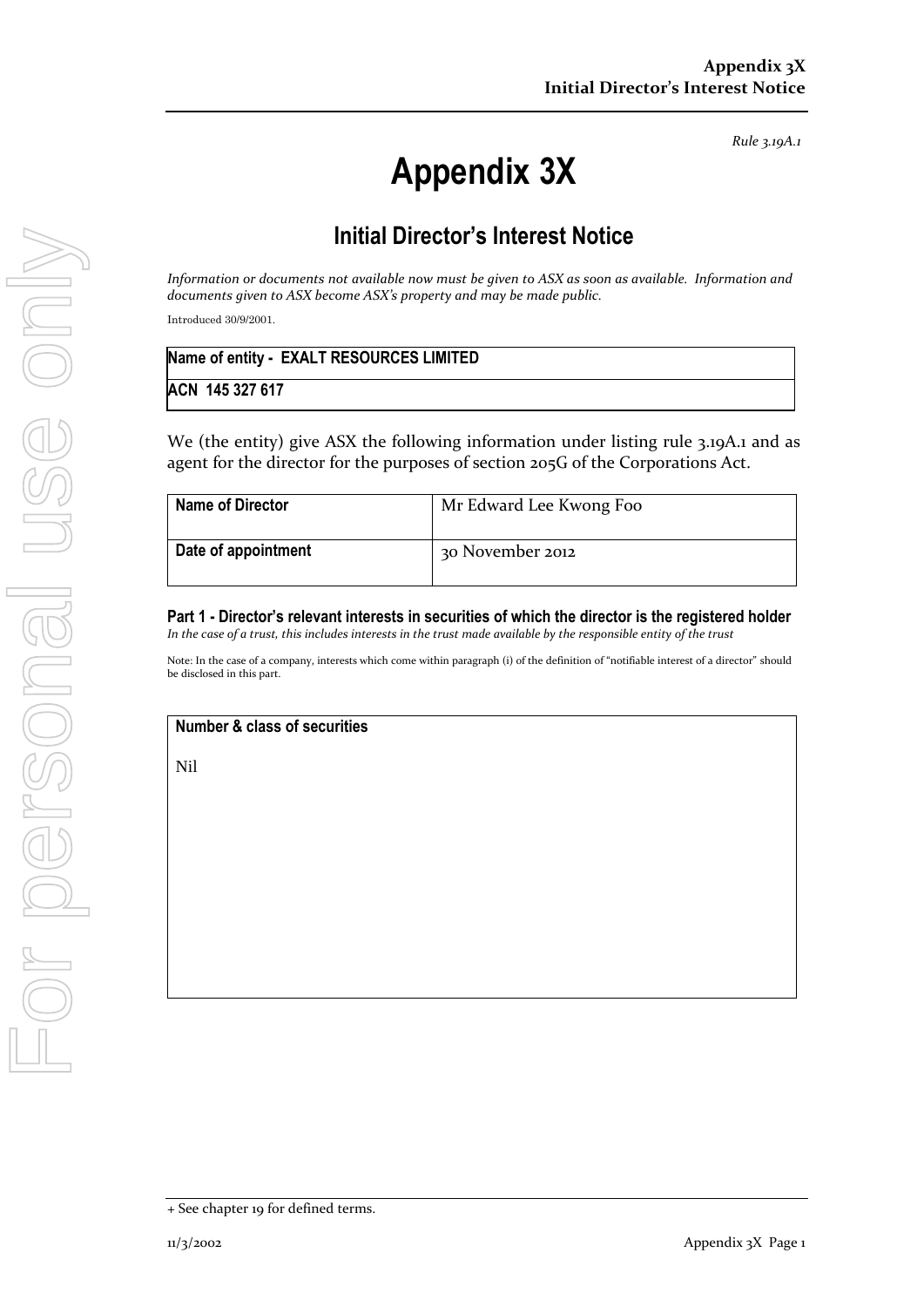*In the case of a trust, this includes interests in the trust made available by the responsible entity of the trust*

| Name of holder & nature of interest<br>Note: Provide details of the circumstances giving rise | <b>Number &amp; class of Securities</b><br><b>Nil</b> |
|-----------------------------------------------------------------------------------------------|-------------------------------------------------------|
| to the relevant interest.                                                                     |                                                       |
|                                                                                               |                                                       |
|                                                                                               |                                                       |
|                                                                                               |                                                       |
|                                                                                               |                                                       |
|                                                                                               |                                                       |

## **Part 3 – Director's interests in contracts**

Note: In the case of a company, interests which come within paragraph (ii) of the definition of "notifiable interest of a director" should be disclosed in this part.

| Detail of contract                                       | <b>Nil</b>      |
|----------------------------------------------------------|-----------------|
| <b>Nature of interest</b>                                | <b>Nil</b>      |
| Name of registered holder<br>(if issued securities)      | <b>Nil</b>      |
| No. and class of securities to which<br>interest relates | N <sub>il</sub> |

*Rule 3.19A.1*

<sup>+</sup> See chapter 19 for defined terms.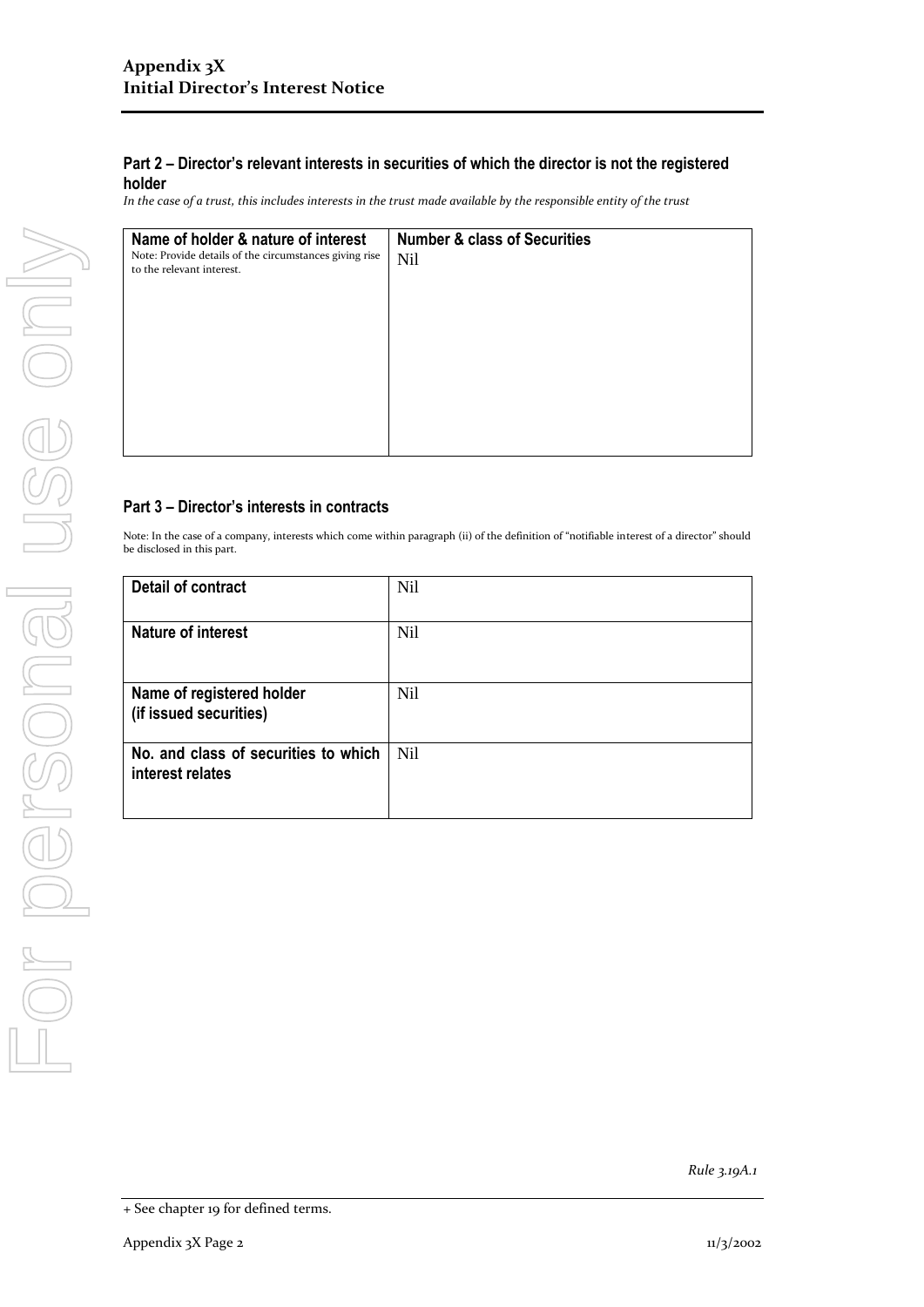# **Appendix 3X**

# **Initial Director's Interest Notice**

*Information or documents not available now must be given to ASX as soon as available. Information and documents given to ASX become ASX's property and may be made public.*

Introduced 30/9/2001.

| Name of entity - EXALT RESOURCES LIMITED |  |
|------------------------------------------|--|
| ACN 145 327 617                          |  |

We (the entity) give ASX the following information under listing rule 3.19A.1 and as agent for the director for the purposes of section 205G of the Corporations Act.

| <b>Name of Director</b> | Mr Romy HR Soekarno |
|-------------------------|---------------------|
| Date of appointment     | 30 November 2012    |

**Part 1 - Director's relevant interests in securities of which the director is the registered holder** *In the case of a trust, this includes interests in the trust made available by the responsible entity of the trust*

Note: In the case of a company, interests which come within paragraph (i) of the definition of "notifiable interest of a director" should be disclosed in this part.

## **Number & class of securities**

Nil

<sup>+</sup> See chapter 19 for defined terms.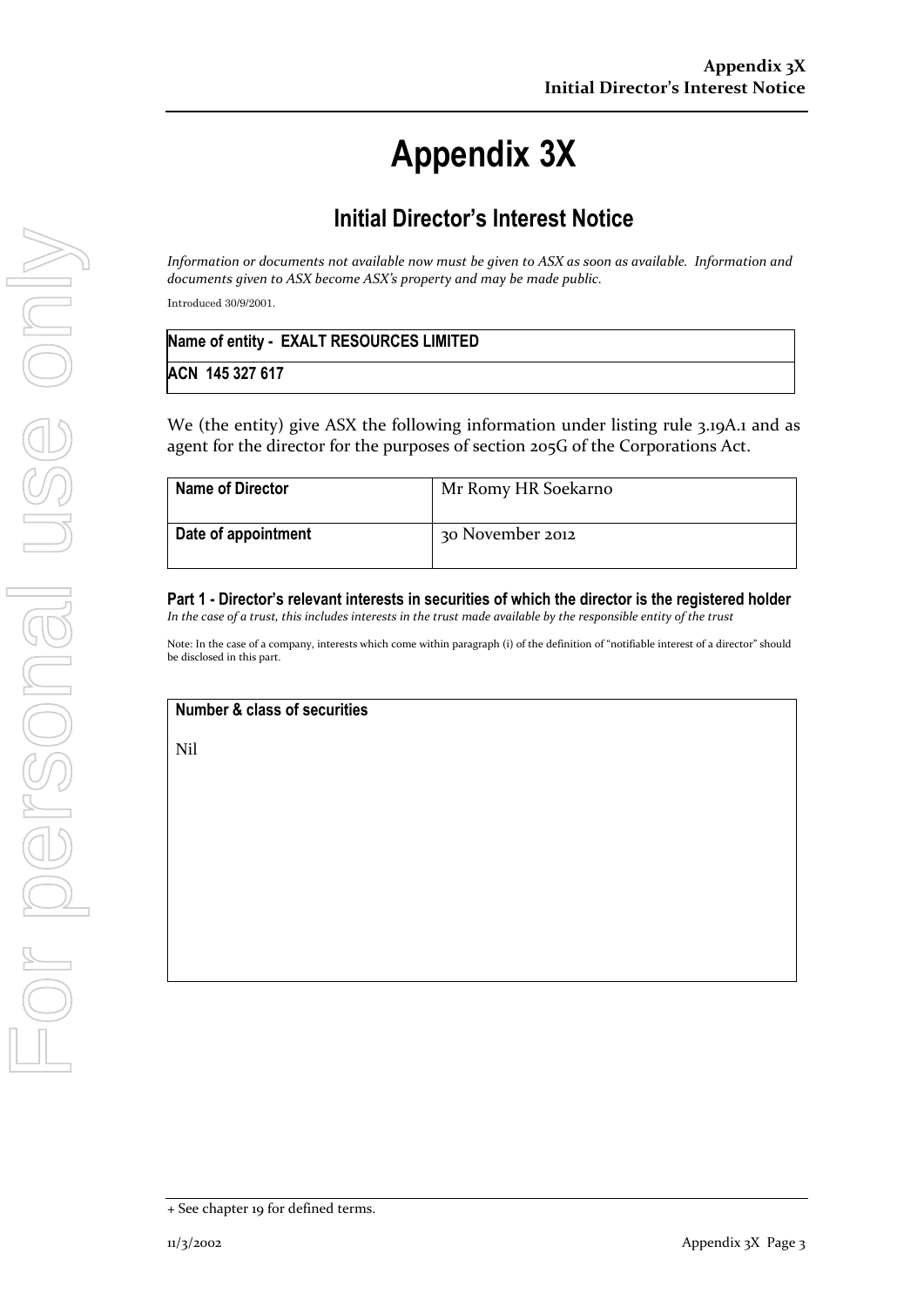*In the case of a trust, this includes interests in the trust made available by the responsible entity of the trust*

| Name of holder & nature of interest<br>Note: Provide details of the circumstances giving rise | <b>Number &amp; class of Securities</b><br><b>Nil</b> |
|-----------------------------------------------------------------------------------------------|-------------------------------------------------------|
| to the relevant interest.                                                                     |                                                       |
|                                                                                               |                                                       |
|                                                                                               |                                                       |
|                                                                                               |                                                       |
|                                                                                               |                                                       |
|                                                                                               |                                                       |

### **Part 3 – Director's interests in contracts**

Note: In the case of a company, interests which come within paragraph (ii) of the definition of "notifiable interest of a director" should be disclosed in this part.

| Detail of contract                                       | <b>Nil</b>      |
|----------------------------------------------------------|-----------------|
| <b>Nature of interest</b>                                | <b>Nil</b>      |
| Name of registered holder<br>(if issued securities)      | <b>Nil</b>      |
| No. and class of securities to which<br>interest relates | N <sub>il</sub> |

*Rule 3.19A.1*

<sup>+</sup> See chapter 19 for defined terms.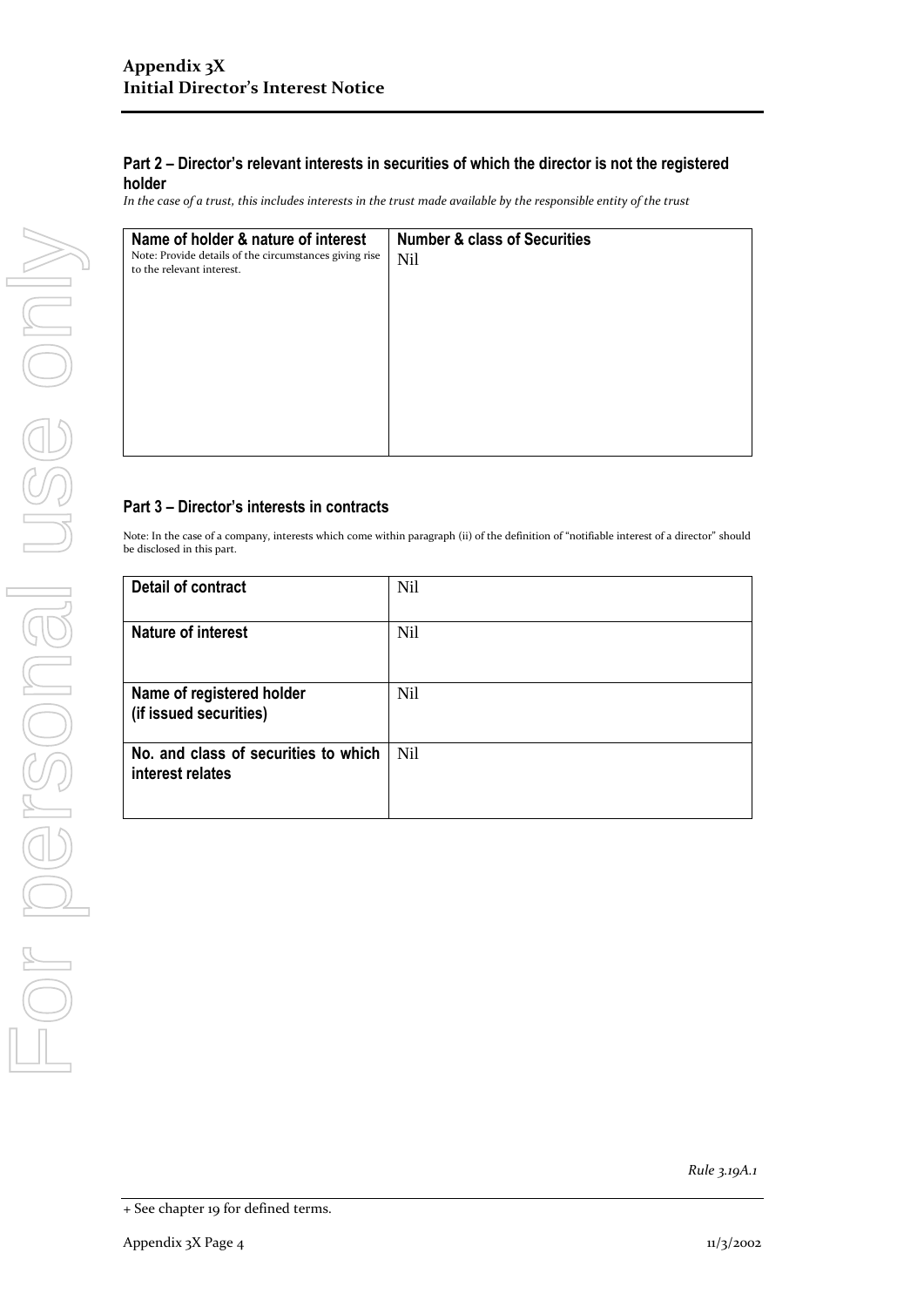# **Appendix 3X**

# **Initial Director's Interest Notice**

*Information or documents not available now must be given to ASX as soon as available. Information and documents given to ASX become ASX's property and may be made public.*

Introduced 30/9/2001.

| Name of entity - EXALT RESOURCES LIMITED |  |
|------------------------------------------|--|
| ACN 145 327 617                          |  |

We (the entity) give ASX the following information under listing rule 3.19A.1 and as agent for the director for the purposes of section 205G of the Corporations Act.

| <b>Name of Director</b> | Mr Robert Whitton |
|-------------------------|-------------------|
| Date of appointment     | 30 November 2012  |

**Part 1 - Director's relevant interests in securities of which the director is the registered holder** *In the case of a trust, this includes interests in the trust made available by the responsible entity of the trust*

Note: In the case of a company, interests which come within paragraph (i) of the definition of "notifiable interest of a director" should be disclosed in this part.

### **Number & class of securities** Nil

<sup>+</sup> See chapter 19 for defined terms.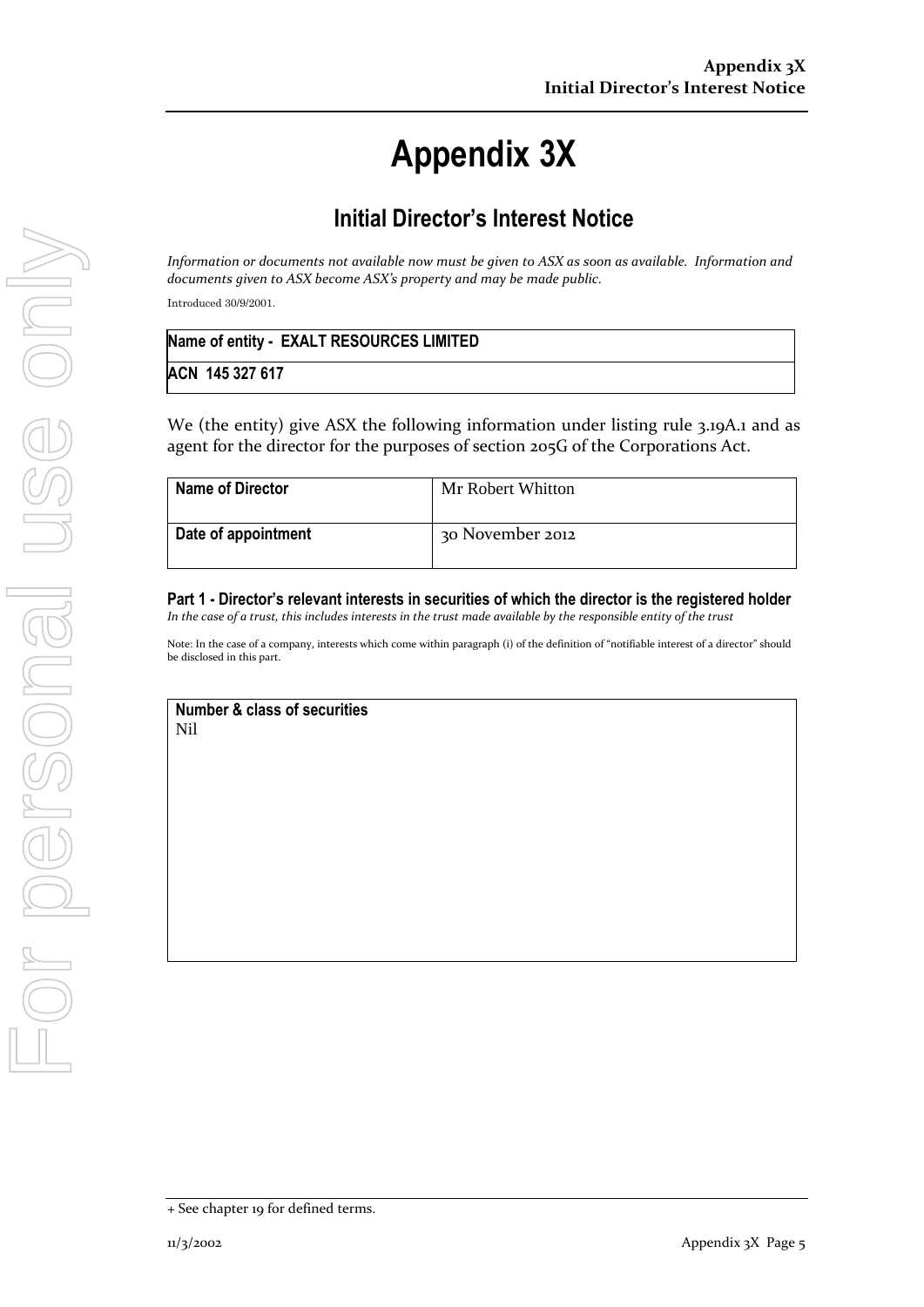*In the case of a trust, this includes interests in the trust made available by the responsible entity of the trust*

| Name of holder & nature of interest<br>Note: Provide details of the circumstances giving rise<br>to the relevant interest. | <b>Number &amp; class of Securities</b> |  |
|----------------------------------------------------------------------------------------------------------------------------|-----------------------------------------|--|
| <b>Nil</b>                                                                                                                 |                                         |  |
|                                                                                                                            |                                         |  |
|                                                                                                                            |                                         |  |
|                                                                                                                            |                                         |  |

## **Part 3 – Director's interests in contracts**

Note: In the case of a company, interests which come within paragraph (ii) of the definition of "notifiable interest of a director" should be disclosed in this part.

| <b>Detail of contract</b>                                | Nil |
|----------------------------------------------------------|-----|
| <b>Nature of interest</b>                                |     |
| Name of registered holder<br>(if issued securities)      |     |
| No. and class of securities to which<br>interest relates |     |

*Rule 3.19A.1*

<sup>+</sup> See chapter 19 for defined terms.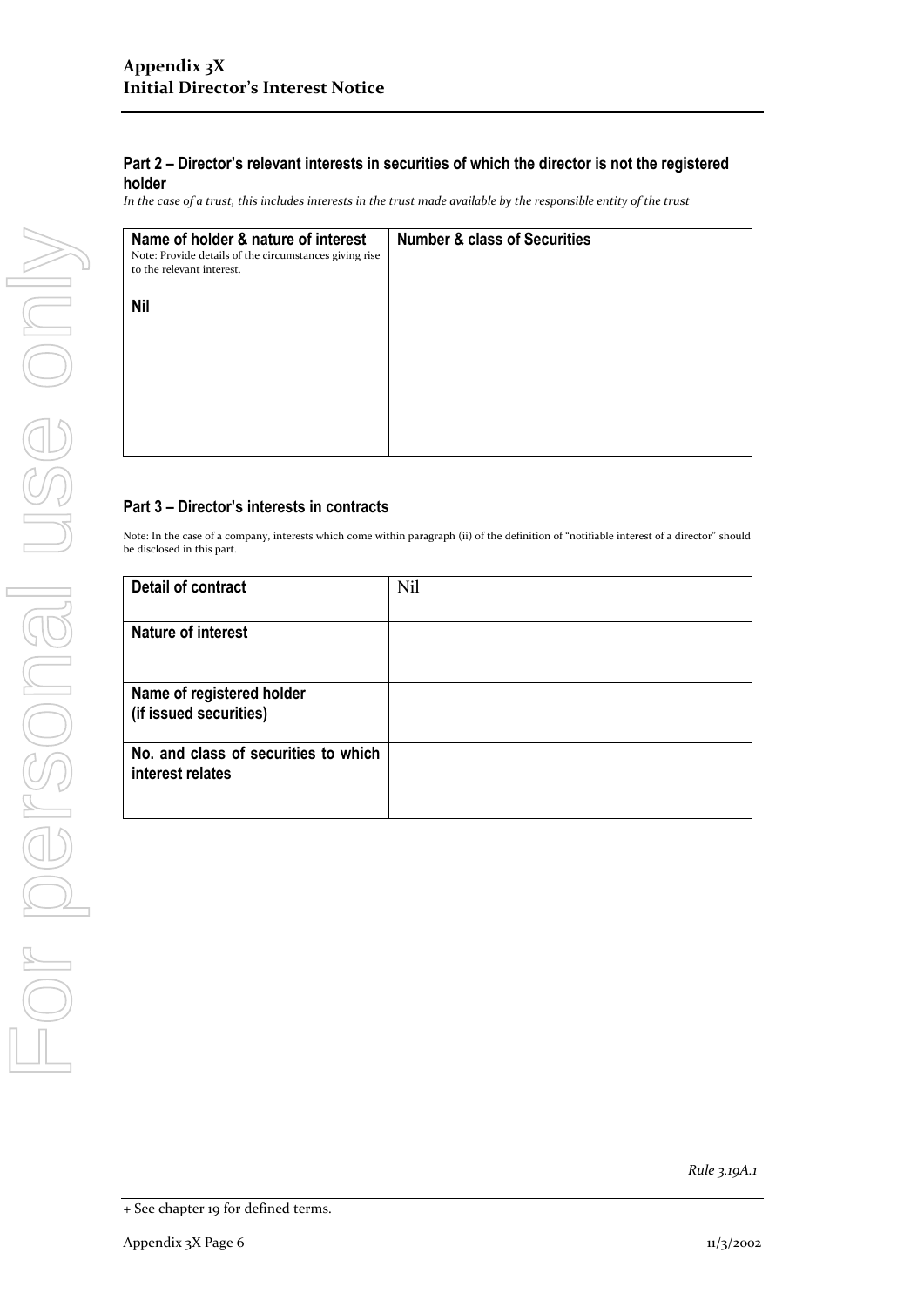# **Appendix 3X**

# **Initial Director's Interest Notice**

*Information or documents not available now must be given to ASX as soon as available. Information and documents given to ASX become ASX's property and may be made public.*

Introduced 30/9/2001.

| Name of entity - EXALT RESOURCES LIMITED |  |
|------------------------------------------|--|
| ACN 145 327 617                          |  |

We (the entity) give ASX the following information under listing rule 3.19A.1 and as agent for the director for the purposes of section 205G of the Corporations Act.

| <b>Name of Director</b> | Mr Peter Dykes   |
|-------------------------|------------------|
| Date of appointment     | 30 November 2012 |

**Part 1 - Director's relevant interests in securities of which the director is the registered holder** *In the case of a trust, this includes interests in the trust made available by the responsible entity of the trust*

Note: In the case of a company, interests which come within paragraph (i) of the definition of "notifiable interest of a director" should be disclosed in this part.

## **Number & class of securities**

277,778 Fully Paid Ordinary Shares

<sup>+</sup> See chapter 19 for defined terms.